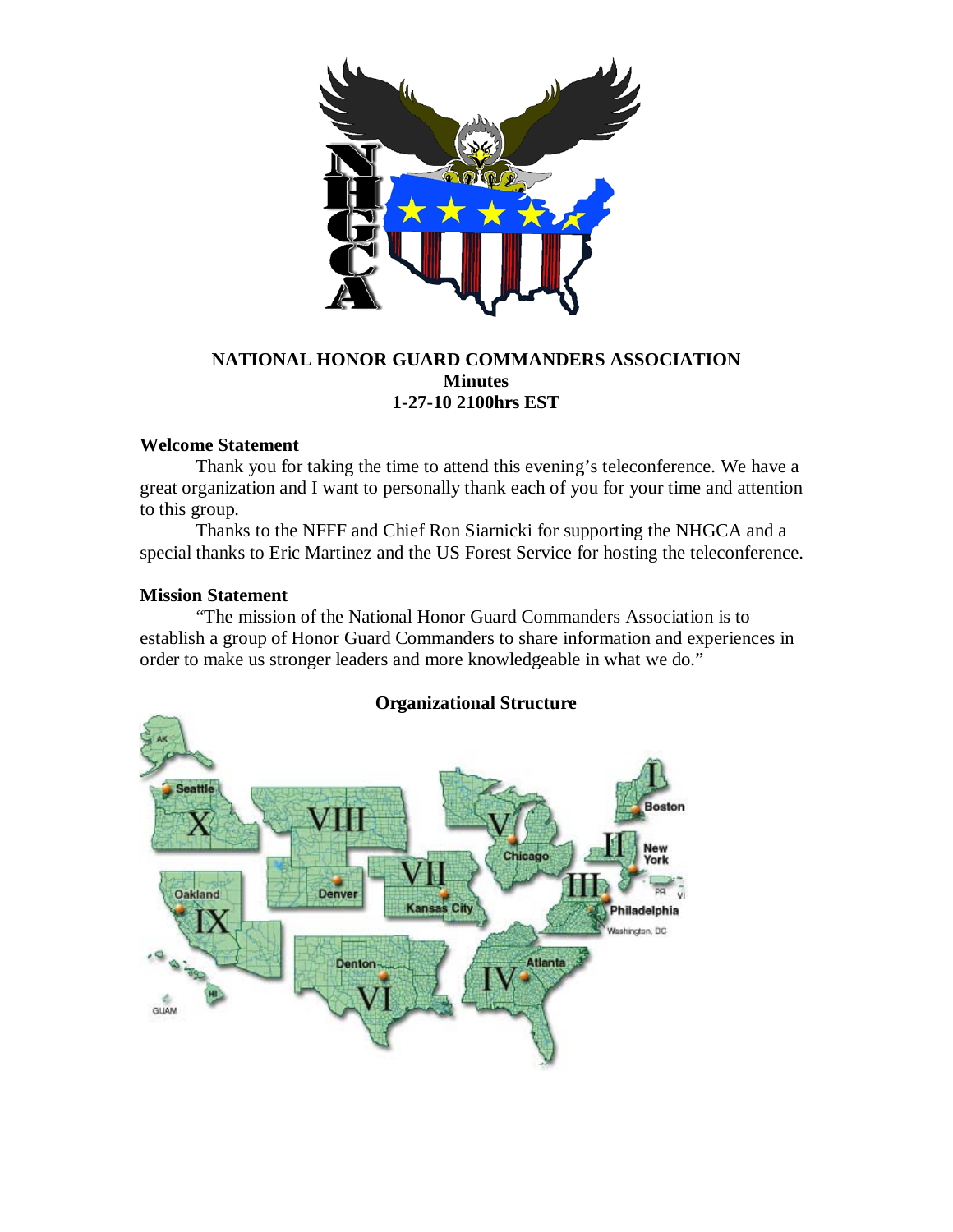# **Roll Call:**

## **Board of Directors**

| Jim McLoughlin | Connecticut   | <b>Board Chairman</b>                     |           |
|----------------|---------------|-------------------------------------------|-----------|
| Mark Klose     | New Hampshire | Director: Regions $1 \& 2$ (Earl Lincoln) |           |
| Dave Hathaway  | Pennsylvania  | Director: Regions $3 & 5$                 |           |
| Doug Swartz    | Florida       | Director: Regions $4 & 6$                 |           |
| Kyle Ienn      | Nebraska      | Director: Regions $7 & 8$                 |           |
| Dan Gosnell    | California    | Director: Regions $9 \& 10$               |           |
| Eric Nagle     | Maryland      | <b>NFFF Representative</b>                | (excused) |

At the request of Mark Klose, he submitted his resignation from the BOD. Mark recommended that Earl Lincoln take his place. Voted by majority of the BOD.

## **Regional Directors**

| Region I         | Earl Lincoln      | New Hampshire      | (Hal Grout) |
|------------------|-------------------|--------------------|-------------|
| Region II        | Hal Grout         | Connecticut        | (vacant)    |
| Region III       | Ron Quesenberry   | Virginia (absent)  |             |
| <b>Region IV</b> | David Bradley     | Georgia            |             |
| Region V         | Tim Wren          | Michigan (excused) |             |
| Region VI        | Levi Clements     | Texas (absent)     |             |
| Region VII       | Roger Hansen      | Nebraska           |             |
| Region VIII      |                   |                    |             |
| Region IX        | Rich Cordova      | California         |             |
| Region $X$       | <b>Brad Paris</b> | Oregon (absent)    |             |

Due to Earl Lincoln's upward movement, McLoughlin recommended Hal Grout be reassigned to Region 1, where he resides. Earl is tasked with finding a replacement for Region 2. Dave Hathaway agreed to develop a job description for the Regional Directors.

## **State Representatives**

To be identified by the respective Regional Directors and then listed on the web site. This person can provide the general membership a point of contact at the state/local level. Dave Hathaway looking into a way to list the State Representatives on the web site. Also Hathaway recommended the following be listed as a job description for State Reps: - update state Honor Guard unit contact information

- serve as contact person between state and regional levels within the NHGCA

- coordinate state Honor Guard resources when needed

- coordinate communication between state Honor Guard units

## **Membership**

The best way to disseminate information to the membership at this point is through the web site. Dave Hathaway maintains a database of the membership and contact information.

Board Chairman – assigns the Board of Directors Board of Directors – Identify Regional Directors Regional Directors – Identify State Representatives

Dave Hathaway has set up emails by region via the web site. A test was conducted using the Board as group. Emails can be sent by group i.e. Region 1, Region 5, Regional Directors, etc… This can now be used at the State level as well. If additional groups are needed, contact Dave Hathaway.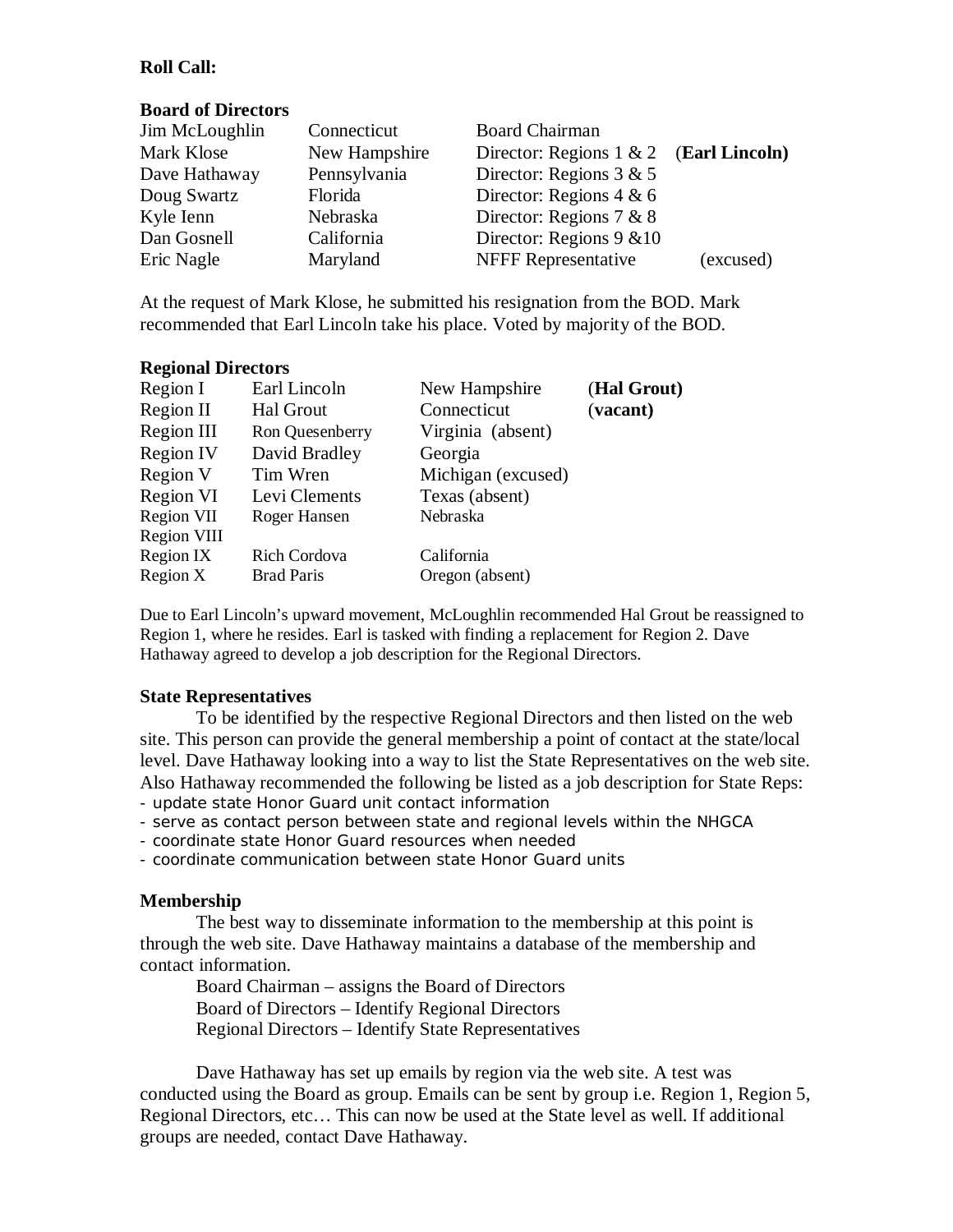## **Meeting Schedule**

| January | <b>Regional of Directors</b> |
|---------|------------------------------|
| April   | <b>Regional Directors</b>    |
| July    | <b>Board of Directors</b>    |
| October | <b>Annual Meeting</b>        |

## **Funeral Response Levels**

Descriptions of LODD, non-LODD and other (retiree, civilian employee), and are posted to the web site.

An additional IAP will be added to the web site as well.

Also, if your organization already has a policy on levels of service, by all means use them. Ours are posted as a reference in case someone is looking for suggested levels of service.

## **Education / Training**

## **NFFF – Taking Care of our Own**

*Contact Bev Walter at the NFFF if interested in hosting a regional class.* [http://www.firehero.org](http://www.firehero.org/)

**National Honor Guard Academy** *Click on link for list of upcoming offerings* [http://www.nationalhonorguardacademy.com](http://www.nationalhonorguardacademy.com/) *This class is being offered several times this year. See web site for additional info.*

Classes being offered in FL=March, TX=May and VA=July. Additional classes may be offered as well. Discussed the formation of an Alumni association.

**Goshen, Indiana Police** *Click on link for additional information* <http://www.honorguardtraining.com/> *This class is being offered several times this year. See web site for additional info.*

**Courage to be Safe Training** *Click on link for list of upcoming offerings* <http://www.everyonegoeshome.com/events/> *Discussion on adding the "everyone goes home" element to the LAST team as an awareness and educational component. The survivor stories always stick with the audience… Kyle and Eric will approach John Proels with the idea.*

**Minnesota Law Enforcement Honor Guard Training Academy** [http://policelink.monster.com/training/articles/86862-lema-honor-guard-camp](http://policelink.monster.com/training/articles/86862-lema-honor-guard-camp-training)[training](http://policelink.monster.com/training/articles/86862-lema-honor-guard-camp-training) This agency brought to our attention by the US Parks Service.

**Additional training opportunities** are listed on the web site. *We ask those entities that we post, promote the National Honor Guard Commanders Association during their classes.*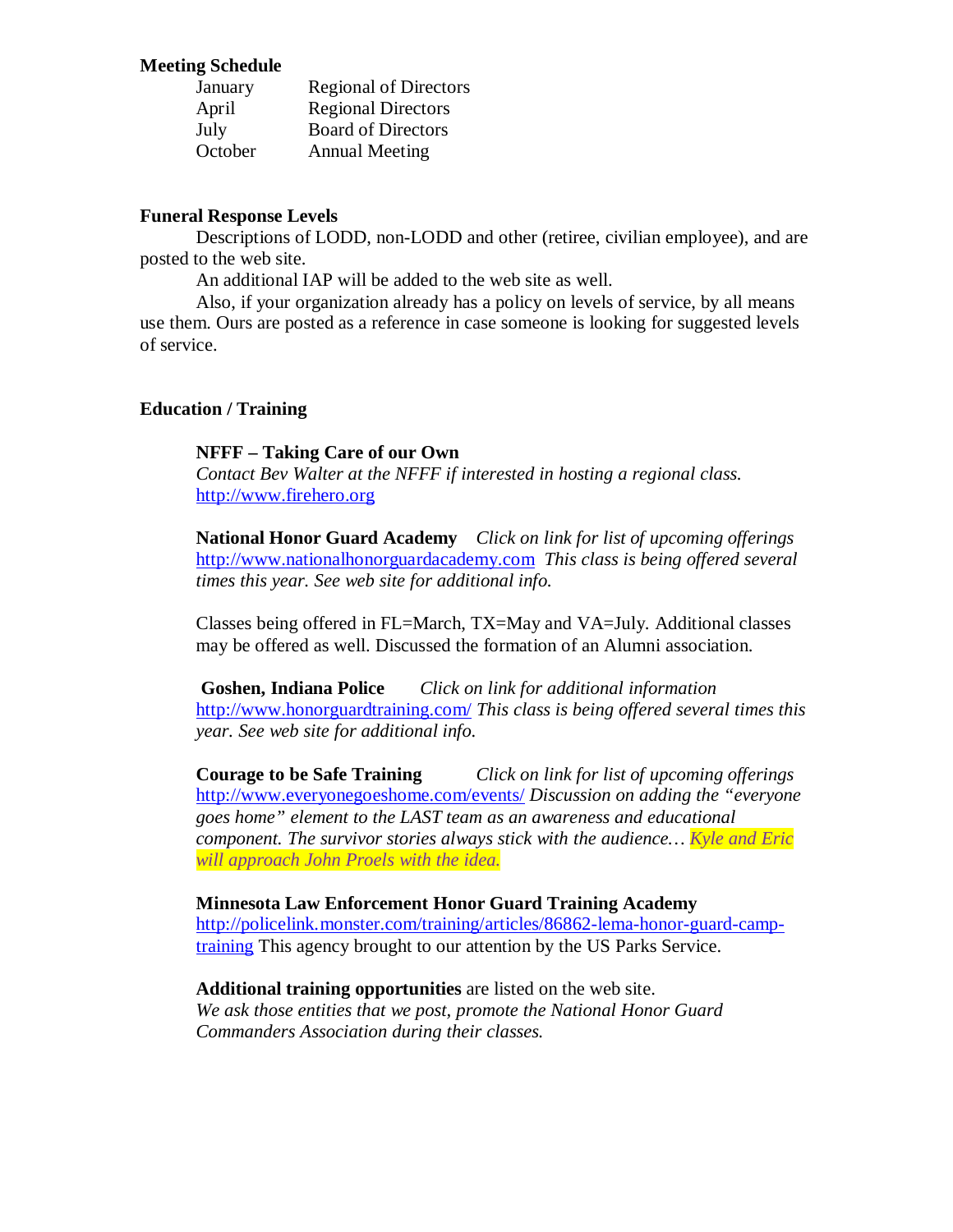# **National Memorial Service** – State memorials listed on web site

NFFF

- Rich Cordova was nominated as Deputy Honor Guard Commander for 2009 and Mark Bonzer for 2010. If you're interested in this honor, please let us know.
- Names sought for consideration for 2011. Sensitivity to career, volunteer, wildland all considered. Tabled until April.
- Selection criteria for the D/C position include: willingness to make a 4 year commitment, leadership experience, experience at large scale events such as LODD's, willingness to travel to the east coast to attend the planning meetings, does the individual embody the spirit of the weekend (focus on the family), additional skills/experience that might enhance the memorial weekend
- Memorial Tribute and Remembrance Conference hosted by NFFF introduced to the group by Doug Swartz. A 2 day deal where the state memorial and individual memorials are talked about. More detailed info to follow post Tampa, FL event.
- *Wreath laying at Arlington scheduled for 9-30-10 around noon Please make a note of this. Suggested idea: bring the wreath to the NFFF after the day at Arlington.*
- *2009 survivor Pat Stonaker (wreath presenter) looking for a picture slide show to bring to the survivors conference in Chicago, IL in May. Kyle Ienn offered to make a presentation as a rep of the NHGCA. Check with foundation about that and the 2010 survivor to present.*

# **Web Page** [http://www.nhgca.com](http://www.nhgca.com/)

*Dave Hathaway* continues to do a tremendous job at maintaining this web site and associated pages connected to the main page. Dave is requesting pictures emailed to him to be posted on web site. [ffhathaway@msn.com](mailto:ffhathaway@msn.com)

Discussion items:

- article for the website on the Arlington Memorial Service.
- article for the website regarding the change in the flag code we are supporting. Include samples of letters that other Honor Guards can use to help enlist support from law makers from more states.
- posting of Funeral IAP's
- How to list state coordinators on the site.
- articles written on training, how to start an Honor Guard, fund raising etc.

The web site seems to be the back bone for information sharing and your contributions to the site will make it only better. There are approximately 26 pages of material on the site and Dave is reconsidering the setup / layout. Please forward any suggestions to him.

The NFFF, IAFF and the FFC have authorized use of their respective logos on our web site. Please forward any requests to link our sight to Dave Hathaway.

In depth content is what people are looking for. Response trailer info and IAP info to be posted soon. Email distribution list use ok for qualifying events that match our mission statement.